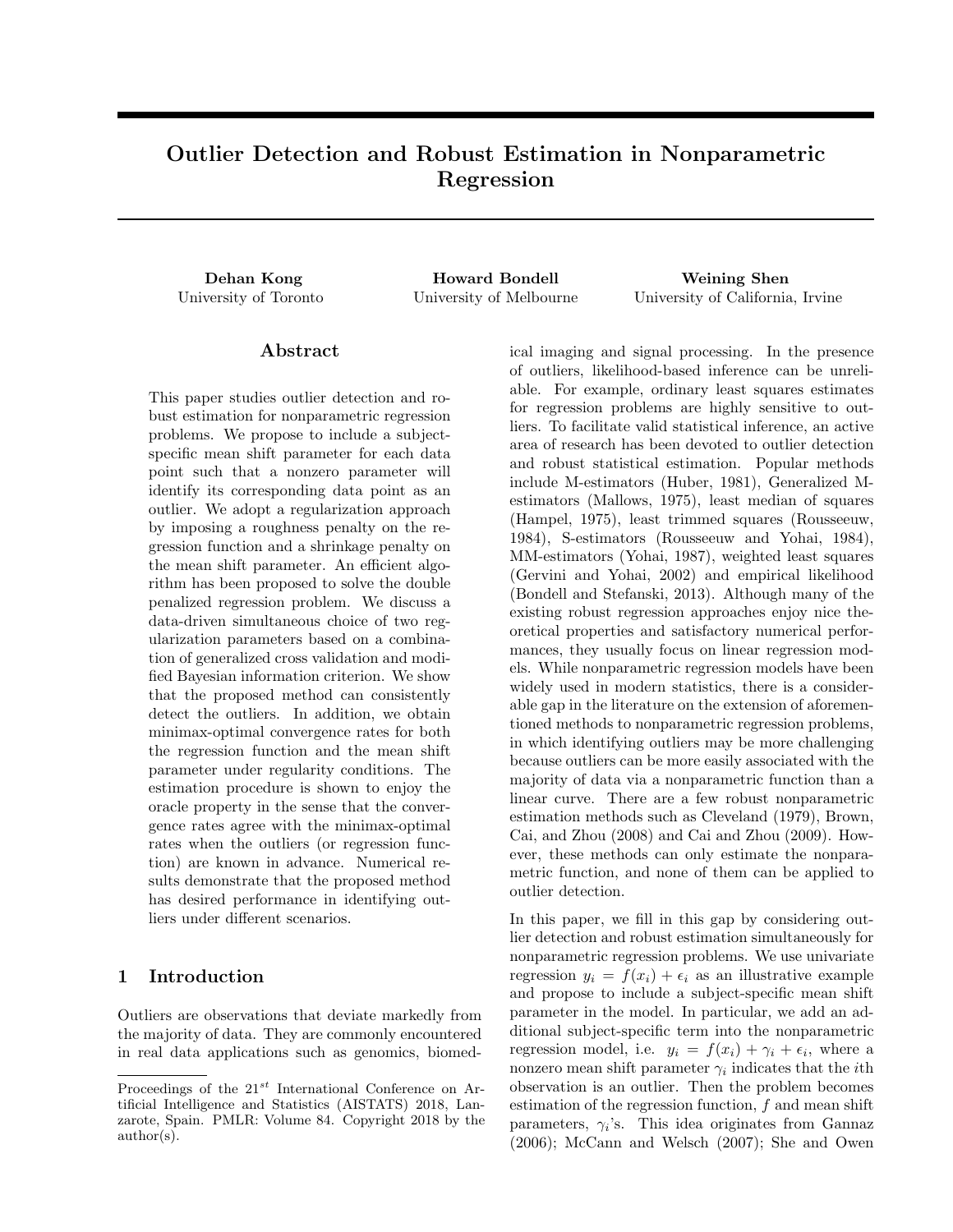(2011) in the context of linear models, however, the extension from linear model to nonparametric models requires nontrivial effort and the results are much more flexible and useful in practice. The proposed method is not restricted to particular domains, but in general applicable for a wide range of domains including univariate and multivariate data. The extension from univariate data to the multi-dimensional and high-dimensional data is discussed in Section 6. Mateos and Giannakis (2012) proposed a robust estimation procedure based on a similar model as ours, however, there are several key differences between our paper and this reference. First, our algorithm is different and much faster. We only need to update  $\gamma_i$ 's iteratively, while Mateos and Giannakis (2012) need to iteratively update  $\gamma_i$ 's and f. Second, outlier detection is an important goal of our paper, and we study the performance of the method in terms of outlier detection, while the reference only focused on robust function estimation. Third, we have a better tuning method. The tuning method in Mateos and Giannakis (2012) depends on an initial function fit, which is computationally much slower. More severely, their initial function fit may not be robust and may result in a bad estimate of the error variance. As their tuning criterion is based on the estimate of the error variance, the tuning parameters selected could be completely misleading. Finally, we have investigated the asymptotic theory of our method, which is not included in that reference.

Our theoretical studies are concerned with the consistency of outlier detection and the so-called "oracle property" of the estimators. Specifically, we define the "oracle estimate" of  $f$  as the one obtained given all the outliers are known. Then an estimator of  $f$  is said to satisfy the oracle property if it possesses the same minimax-optimal convergence rate as the oracle estimate. The oracle property for mean shift parameter estimators can be defined in a similar way. A major contribution of our paper is that we derive sufficient conditions on the tuning parameters such that the estimators of f and  $\gamma$  satisfy the oracle property. In other words, our estimation procedure is not affected by the additional step of identifying the outliers. The main technique we use here is based on Müller and van de Geer (2015) with modifications to accommodate the mean shift parameter component in our case.

For mean shift regression models, regularization methods are commonly used to detect the outliers. For example, McCann and Welsch (2007) considered an  $L_1$  regularization. She and Owen (2011) imposed a nonconvex penalty function on  $\gamma_i$ 's to obtain a sparse solution. Kong et al. (2018) imposed an adaptive penalty function on  $\gamma_i$ 's to obtain fully efficient ro-

bust estimation and outlier detection. In this paper, we adopt a general penalized regression framework by considering popular penalty functions such as LASSO (Tibshirani, 1996) and smoothly clipped absolute deviation (SCAD) (Fan and Li, 2001). The proposed method also applies to multivariate nonparametric regression and semi-parametric models (e.g., partial linear models). A major challenge in extending the previous work in linear models lies in accurate and efficient estimation of both the nonparametric function and the mean shift parameters at the same time. In the literature, nonparametric estimation is usually achieved via a smoothing procedure, such as local polynomial smoothing (Fan and Gijbels, 1996), polynomial splines (Hastie and Tibshirani, 1990), regression splines (Agarwal and Studden, 1980) and smoothing splines (Wahba, 1990; Gu, 2013). In this paper, we adopt smoothing splines for the nonparametric function estimates, and propose an efficient algorithm to solve an optimization problem that involves selecting two different tuning parameters simultaneously.

The rest of the paper is organized as follows. Section 2 describes our methodology including the problem formulation, computational algorithm and tuning parameter selection. Section 3 discusses the convergence rate for our nonparametric estimates. We present some simulation results to evaluate the finite-sample performance of the proposed method in Section 4. In Section 5, we apply our method to the baseball data. We discuss some extensions to multi-dimensional and highdimensional models in Section 6 and conclude with some remarks in Section 7. A proof sketch of the theorems is given in Section 8.

## 2 Methodology

We consider a univariate nonparametric mean shift model as follows,

$$
y_i = f(x_i) + \gamma_i + \epsilon_i,\tag{1}
$$

where the covariate  $x_i$ , lies in a bounded closed interval on the real line, and  $\epsilon_i$ 's are i.i.d random errors with mean 0 and finite second moment. We are interested in using mean shift parameters  $\gamma_i$ 's as indicators of the outliers in the nonparametric regression of  $y_i$ given  $x_i$ . More precisely, if  $\gamma_i \neq 0$ , then its corresponding subject i is an outlier. Similarly, if  $\gamma_i = 0$ , subject  $i$  is a normal data point. Suppose we have  $n$ samples  $(x_i, y_i)$ , and we assume the number of outliers is less than  $\lceil n/2 \rceil$ . In other words, less than half of the  $\gamma_i$ 's are nonzero, and this assumption guarantees identifiability of our model.

We consider a shrinkage approach for outlier detection by pushing most of the  $\gamma_i$ 's toward zero. Clearly,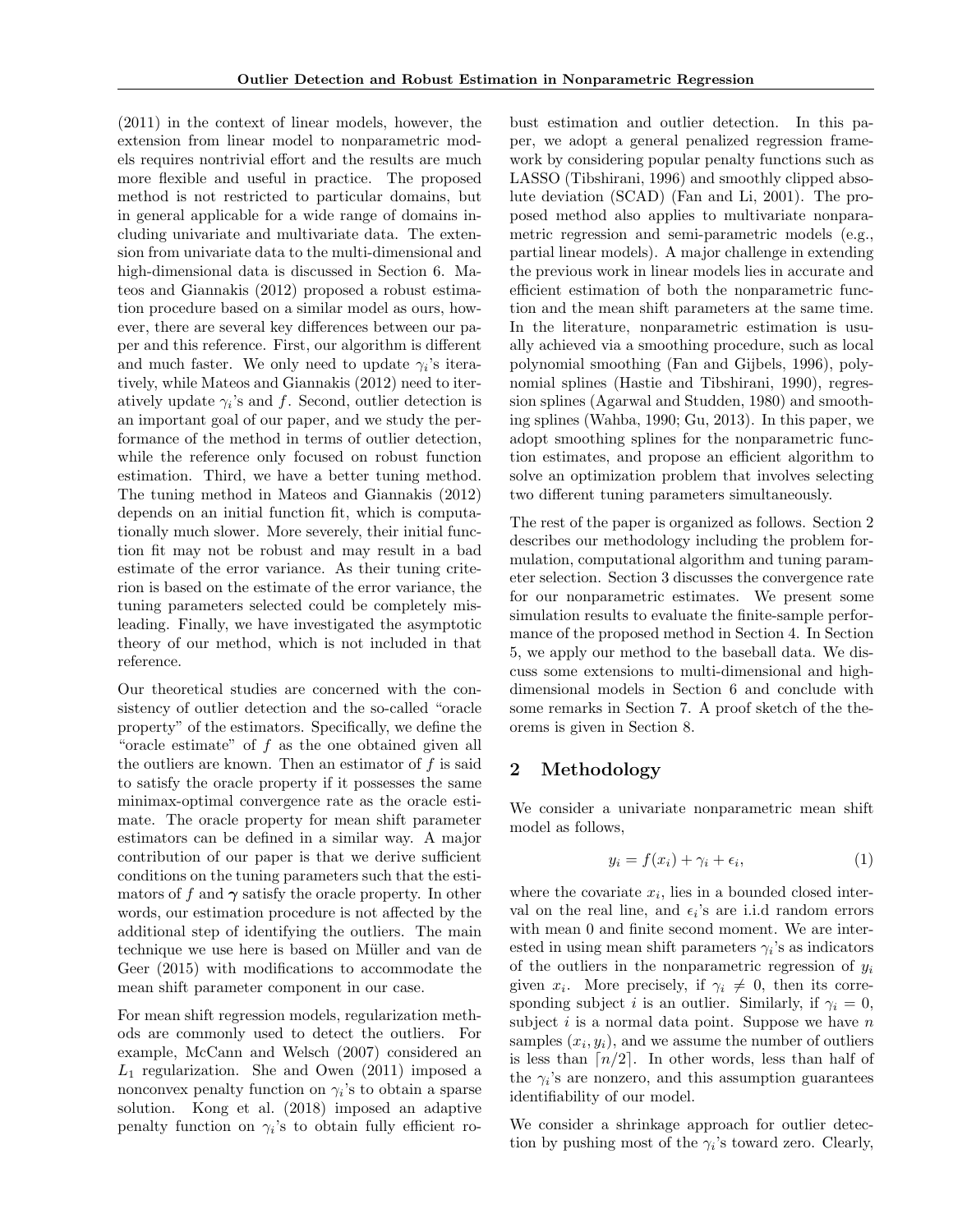those nonzero estimates will represent the outliers we detect under the regression model. In addition to outlier detection, we are also interested in robust estimation of the nonparametric function  $f(.)$ . This is achieved by adopting a smoothing spline technique with a roughness penalty, which is based on the second order derivative of f.

Throughout the paper, we assume  $x_i \in [0, 1]$  without loss of generality. For general situations, the proposed method will still work by first scaling  $x_i$ 's onto the unit interval. Denote  $\boldsymbol{\gamma} = (\gamma_1, \dots, \gamma_n)^T$ . We propose to solve the following minimization problem

$$
\underset{\text{argmin}_{f,\gamma}}{\text{argmin}_{f,\gamma}} \{ \sum_{i=1}^{n} (y_i - f(x_i) - \gamma_i)^2 + \sum_{i=1}^{n} P(\gamma_i, \kappa) + \lambda \int_0^1 [f''(x)]^2 dx \},\tag{2}
$$

where  $P(\gamma_i, \kappa)$  is a general penalty function (e.g., LASSO and SCAD), and  $\kappa$  and  $\lambda$  serve as tuning parameters, which control the outlier detection and nonparametric smoothing respectively.

It has been shown that problem (2) can be solved efficiently by reformulating the problem itself as a penalized regression problem and constructing a reproducing kernel corresponding to the penalty term  $\int_0^1 [f''(x)]^2 dx$ , see Wahba (1990) and Gu (2013) for more details.

In particular, denote  $k_1(s) = s - 0.5$ ,  $k_2(s) = \frac{1}{2}(k_1^2(s) \frac{1}{12}$  and  $k_4(s) = \frac{1}{24}(k_1^4(s) - \frac{k_1^2(s)}{2} + \frac{7}{240})$ . Define  $K(s,t) = k_2(s)k_2(t) - k_4(s-t).$  (3)

By the representer theorem (Kimeldorf and Wahba, 1971), for  $f(\cdot)$ , the solution of (2) can be represented as

$$
f(x) = d_1 + d_2 x + \sum_{i=1}^{n} \alpha_i K(x_i, x),
$$

where K is the kernel function defined in (3), and  $d_1, d_2$ are unknown parameters.

Let 1 be a column vector of 1,  $\boldsymbol{\alpha} = (\alpha_1, \dots, \alpha_n)^T$  and  $\mathbf{X} = (x_1, \dots, x_n)^T$ . Denote **K** be a  $n \times n$  matrix with its  $(i, j)$ -th element taking value of  $K(x_i, x_j)$ . We can reformulate (2) as

$$
\operatorname{argmin}_{d_1, d_2, \alpha, \gamma} \{ ||\mathbf{y} - d_1 \mathbf{1} - d_2 \mathbf{X} - \mathbf{K} \alpha - \gamma ||_2^2 + \sum_{i=1}^n P(\gamma_i, \kappa) + \lambda \alpha^T \mathbf{K} \alpha \}. \tag{4}
$$

Denote  $N = (\mathbf{1}, \mathbf{X}, \mathbf{K})$  and  $\boldsymbol{\theta} = (d_1, d_2, \boldsymbol{\alpha}^T)^T$ . We also define

$$
\mathbf{L} = \left( \begin{array}{cc} \mathbf{0}_{2\times 2} & \mathbf{0}_{2\times n} \\ \mathbf{0}_{n\times 2} & \mathbf{K} \end{array} \right).
$$

Notice that for a fixed  $\gamma$ , we have

$$
\hat{\theta} = (N^T N + \lambda \mathbf{L})^{-1} N^T (\mathbf{y} - \boldsymbol{\gamma}). \tag{5}
$$

Thus, we can use the profiling idea to express the optimization problem strictly as a function of  $\gamma$ . In particular, denote  $H_{\lambda} = N(N^T N + \lambda L)^{-1} N^T$ . By plugging (5) into (4), the optimization problem becomes

$$
\operatorname{argmin}_{\gamma} \{ (\mathbf{y} - \gamma)^{T} (I - H_{\lambda})(\mathbf{y} - \gamma) + \sum_{i=1}^{n} P(\gamma_{i}, \kappa) \}. (6)
$$

For large sample sizes, solving (6) can be expensive even for some popular choice of penalty functions. For example, if we use the LASSO penalty, the problem can be reformulated as a quadratic programming problem or a full sequence of solutions for  $\kappa$  can be found via the Least Angle Regression (LARS) algorithm (Efron et al., 2004) for each fixed  $\lambda$ . Since the number of parameters equals the sample size  $n$ , when n becomes large, the quadratic programming or LARS would be computationally slow. If we use the SCAD penalty, we may consider using a concave convex procedure (Kim, Choi, and Oh, 2008). However, the computation will still be quite expensive.

To overcome computational burdens, we adopt the Thresholding-based Iterative Selection Procedure (TISP) proposed in She (2009). TISP provides a feasible way to tackle the optimization problem in (4). It is a simple procedure that does not involve complicated operations such as matrix inversion. The general idea is to update  $\gamma$  by an iterative thresholding rule. More specifically, we write  $(\mathbf{y} - \boldsymbol{\gamma})^T (I - H_\lambda)(\mathbf{y} - \boldsymbol{\gamma}) =$  $||(I - H_{\lambda})^{1/2}y + \{I - (I - H_{\lambda})^{1/2}\}\gamma - \gamma||_2^2$ . In this way, we can update  $\gamma$  via

$$
\gamma^{(j+1)} = \Theta(\{I - (I - H_{\lambda})^{1/2}\}\gamma^{(j)} + (I - H_{\lambda})^{1/2}\mathbf{y}, \kappa).
$$
 (7)

where  $\Theta(\cdot,\kappa)$  is a threshold function corresponding to the penalty function  $P(\cdot,\kappa)$ . For example, if we use the LASSO penalty, the threshold function would be

$$
\Theta(x,\kappa) = \begin{cases} 0, & |x| \le \kappa; \\ \text{sgn}(x)(|x| - \kappa), & |x| > \kappa, \end{cases}
$$

where  $sgn(\cdot)$  is the sign function. If the SCAD penalty is used, the threshold function is defined as

$$
\Theta(x,\kappa) = \begin{cases} 0, & |x| \leq \kappa; \\ \text{sgn}(x)(|x| - \kappa), & \kappa < |x| \leq 2\kappa; \\ \{(a-1)x - \text{sgn}(x)a\kappa\}/(a-2), & 2\kappa < |x| \leq a\kappa; \\ x, & |x| > a\kappa, \end{cases}
$$

where  $a = 3.7$  suggested by Fan and Li  $(2001)$ .

To this end, our algorithm of solving (2) can be summarized as follows. First step, we solve for  $\gamma^{(j)}$  using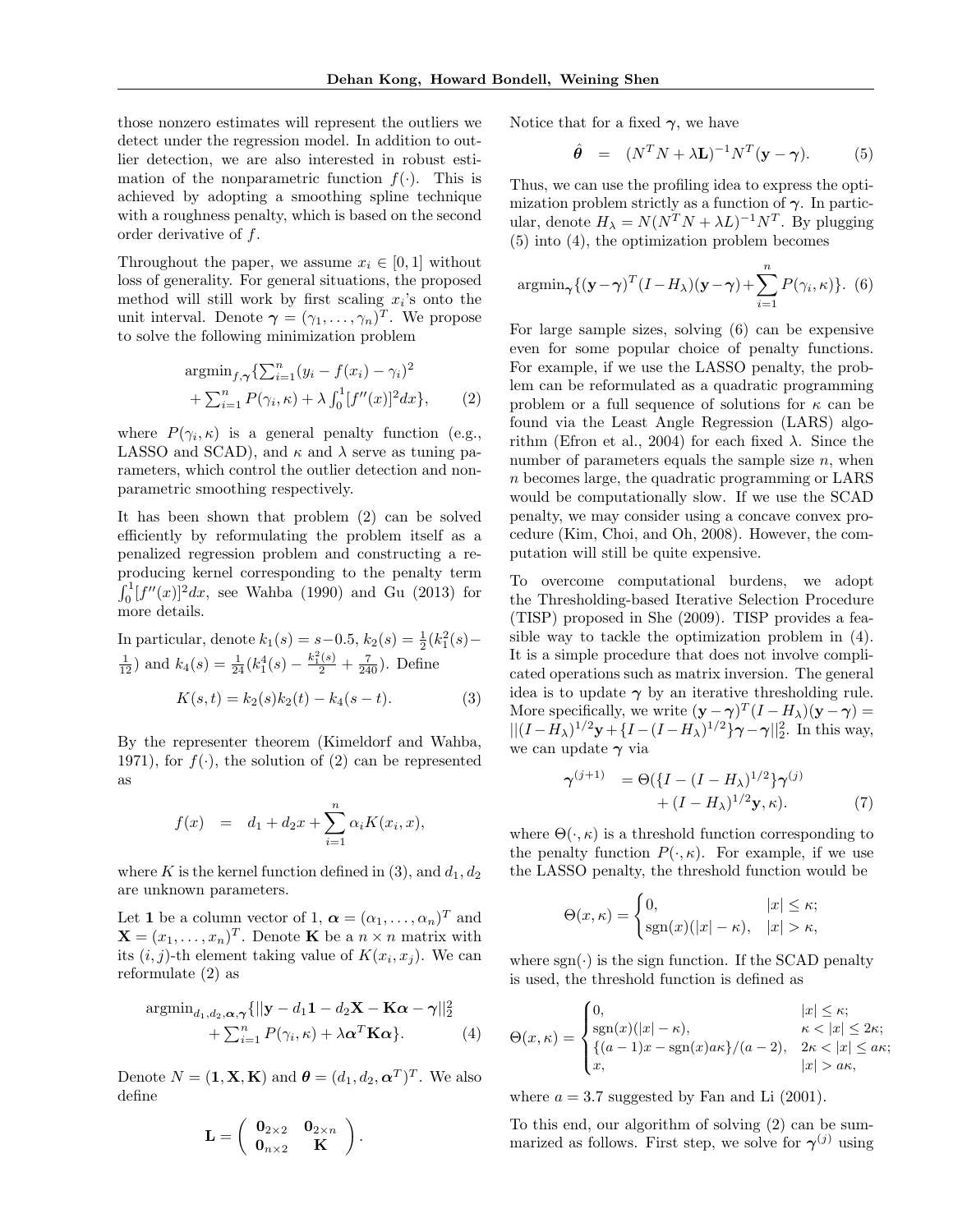(7) until convergence, and the limit would be  $\hat{\gamma}$ . The starting point  $\gamma^{(0)}$  is chosen as  $(I - H_\lambda)^{1/2}$ y. The second step is to plug in the final solution  $\hat{\gamma}$  into (5) and get  $\theta$ . The outliers we identify are those observations with  $\hat{\gamma}_i \neq 0$ , and the nonparametric function estimate is  $\hat{f}(x) = \hat{d}_1 + \hat{d}_2 x + \sum_{i=1}^n \hat{\alpha}_i K(x_i, x)$ .

The problem (2) involves two tuning parameters  $\kappa$ and  $\lambda$ , which control the outlier detection and nonparametric estimation respectively. It is important to choose these two parameters appropriately. We use grid search to choose  $\kappa$  and  $\lambda$  simultaneously through a combination of generalized cross validation (GCV) criterion and modified Bayesian information criterion  $(BIC).$ 

In particular, we use the following procedure:

- 1. For a fixed  $\lambda$ , we first tune  $\kappa$  on a set of grid points. We calculate the smoothing matrix  $H_{\lambda}$ and set  $\boldsymbol{\gamma}^{(0)} = (I - H_{\lambda}) \mathbf{y}$ .
- 2. For each  $\kappa$  chosen from the grid points, we use (7) to solve for  $\hat{\gamma}(\lambda,\kappa)$ . We define

$$
RSS(\lambda, \kappa) = ||(I - H_{\lambda})(\mathbf{y} - \hat{\boldsymbol{\gamma}}(\lambda, \kappa))||_2^2
$$

and choose  $\kappa$  which minimizes the following modified BIC.

$$
BIC(\lambda, \kappa) = m \log(RSS(\lambda, \kappa)/m) + k \log(m),
$$

where k denotes the number of nonzero in  $\hat{\gamma}(\lambda,\kappa)$ and  $m$  is the effective sample size that is defined by  $m = \text{tr}\{(I - H_{\lambda})\}\text{, where } \text{tr}(\cdot)$  denotes the trace of a matrix. Denote  $\kappa_{opt}(\lambda)$  be the optimal parameter we choose for this fixed  $\lambda$ .

3. We use the GCV criterion to select the smoothing parameter  $\lambda$ . Denote  $\hat{\gamma}(\lambda, \kappa_{opt}(\lambda))$  as the solution of  $\hat{\gamma}$  for a fixed  $\lambda$  and  $\kappa = \kappa_{opt}(\lambda)$ . We choose the  $\lambda$  which minimizes the GCV

$$
GCV(\lambda) = \frac{\text{RSS}(\lambda, \kappa_{opt}(\lambda))}{(n - \text{tr}(H_{\lambda}))^2}
$$

Note that for Step 2, we restrict  $k < n/2$  because we assume that the true number of outliers is less than half of the sample size. Additionally, when the number of parameters exceeds the sample size, we will get perfect fit if the degree of freedom is large enough, which would make the BIC go to negative infinity as the residual sum of squares goes to zero. This would result in the wrong selection of the tuning parameter because it tends to select the parameter that leads to the perfect fit. In particular, when we tune  $\kappa$ , we only consider those  $\kappa$  whose corresponding solution  $\hat{\gamma}(\lambda,\kappa)$ has less than  $n/2$  nonzero components.

#### 3 Asymptotic Theories

In this section, we discuss the asymptotic properties for our method. We focus on the LASSO penalty, i.e. we consider solving the following problem

$$
\operatorname{argmin}_{f,\gamma} \{ n^{-1} \sum_{i=1}^{n} (y_i - f(x_i) - \gamma_i)^2 + \kappa \sum_{i=1}^{n} |\gamma_i| + \lambda \int_0^1 [f''(x)]^2 dx \}.
$$

Other penalty functions can be treated in a similar way. Let  $f_0$  be the true nonparametric regression function. We make the following assumptions.

- (A1) The residuals  $\epsilon_1, \ldots, \epsilon_n$  are generated independent and identically distributed from  $N(0, 1)$ .
- (A2) The true nonparametric function  $f_0$  is twice differentiable.
- (A3) Denote the true mean shift parameter by  $\gamma_0$ , and the number of outliers by  $s_0$ . We assume that  $s_0 \log n/n = o_p(n^{-2/5}).$

Condition (A1) assumes Gaussian errors with unit variance for simplicity. It is possible to extend the results for sub-Gaussian errors and unknown variance. Condition (A2) is a standard assumption in nonparametric statistics literature. Condition (A3) essentially requires the number of outliers be of order  $o_p(n^{3/5})$ without the logarithmic factor.

The following theorem gives the convergence rate for our nonparametric function estimate  $f$  and the mean shift parameter  $\hat{\gamma}$ .

**Theorem 1.** Assume that Conditions  $(A1) - (A3)$ hold. We choose  $\kappa = c_1 \sqrt{\log n}/n$  and  $\lambda = c_2 n^{-9/10}$ with some positive constants  $c_1$  and  $c_2$ . Then with probability of at least  $1 - 2n^{-1} + 6 \exp(-n)$ ,

$$
\|\hat{f} - f_0\|_2 \le C_1 n^{-2/5}, \quad \|\hat{\gamma} - \gamma_0\|_2^2 \le C_2 s_0 \log n/n
$$
\n(8)

for some positive constants  $C_1$  and  $C_2$ .

Theorem 1 implies that the outliers can be estimated consistently. Moreover, it states that the estimator  $f$ achieves the same minimax-optimal convergence rate for the univariate nonparametric regression function when there are no outliers. In other words,  $\hat{f}$  enjoys the oracle property as if the outliers are known in advance. This result provides theoretical justification for our estimation method because it essentially suggests that the outlier detection procedure will not affect the convergence rate of the regression function estimation. Similar conclusions can be made on  $\hat{\gamma}$ . If we let the true number of outliers  $s_0$  to be a constant, the rate of convergence is essentially  $O_p(\log n/n)$ , which agrees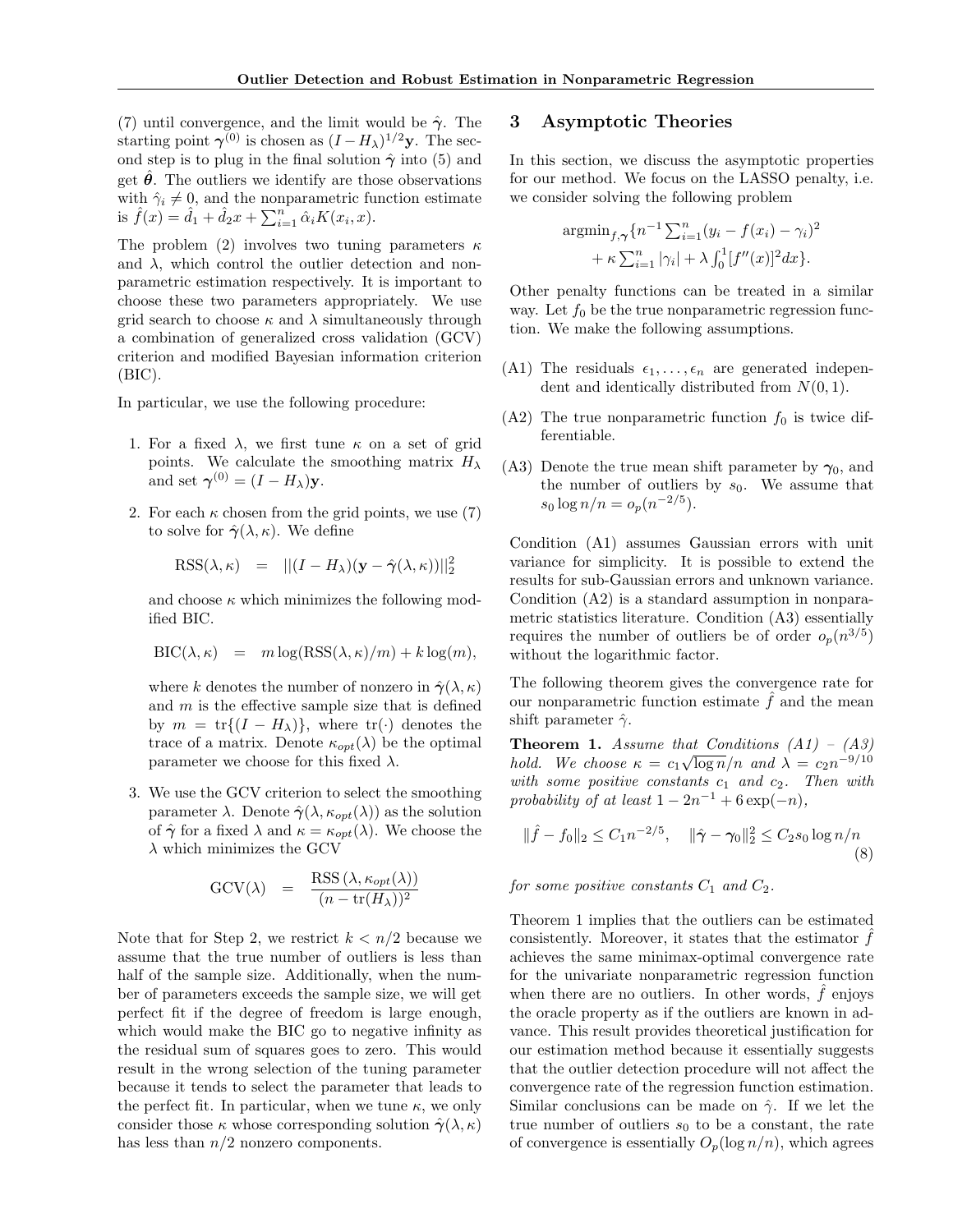with the optimal rate of  $\log p/n$  for a typical regression problem with  $p$  covariates and  $n$  observations, where  $p = n$  in our case.

The proof proceeds by using the same techniques in Theorems 1 and 2 of Müller and van de Geer (2015), where the authors obtained the nonparametric convergence rate for the regression function in a partial linear model with a diverging number of parametric covariates. The main difference is that we consider a meanshift parameter for each observation without replications. Therefore the conditions  $(2.1-2.6)$  in Müller and van de Geer (2015) cannot be directly verified and it requires a careful model re-parameterization, which leads to an additional factor of  $n^{-1/2}$  on the original optimal choice of  $\lambda = O_p(n^{-1/5})$ . More details are given in Section 8.

#### 4 Simulation

In this section, we evaluate the proposed method through simulations. We set different sample sizes  $n = 50, 100, 200$ . For the true nonparametric function, we set  $f(x) = 10\sin(2\pi x)$ , where  $x \in [0, 1]$ . For  $x_i$ 's, they are randomly generated from uniform $(0, 1)$ . For  $\epsilon_i$ 's, they are generated independent and identically distributed from  $N(0, 1)$ . The true response is generated from  $y_i^* = f(x_i) + \epsilon_i$ . Among all the observations, we randomly set  $cn$  of them to be outliers, where we consider different values  $c = 0.1, 0.2$ . In particular, we contaminate cn of the observations by adding each of the corresponding  $y_i^*$  by b, i.e.  $y_i = y_i^* + b_i$ , where we consider different levels  $b = 5, 10$ . Denote the final observations as  $\{(x_i, y_i), 1 \leq i \leq n\}.$ 

For each setting, we conduct 100 Monte Carlo replications and report the mean of the following four quantities:

- 1. M the mean masking probability (fraction of undetected true outliers)
- 2. S the mean swamping probability (fraction of good points labeled as outliers)
- 3. JD the joint outlier detection rate (fraction of simulations with 0 masking)
- 4. MSE the mean square error (MSE), which is defined as

$$
\text{MSE} = \frac{1}{n} \sum_{i=1}^{n} \left\{ \hat{f}(x_i) - f(x_i) \right\}^2
$$

Masking can occur when we specify too few outliers. For an outlier detection procedure, it is desirable to have masking probability as small as possible. This is the most important criterion to evaluate a robust procedure. Swamping occurs when we specify too many outliers. Although it is not as critical as masking, swamping can not be too large. The joint outlier detection rate is to report the proportion of simulations with 0 masking, i.e. we can identify all the outliers correctly, and the desired outlier detection rate is 1. The MSE is used to characterize how well the nonparametric function is estimated in the presence of the outliers. The smaller the MSE is, the better the robust procedure is.

We compare the performance of the proposed method with other robust regression approaches. As there is no other existing approach that achieves outlier detection and robust regression for univariate nonparametric regression to the best of our knowledge, we adopt a twostep approach. First, we apply regression spline to approximate the nonparametric function  $f(\cdot)$  such that the problem transforms to a linear regression problem. Then we can use some of the existing outlier detection and robust regression techniques under the linear regression framework. In particular, we choose a set of B-spline basis with the degree of freedom  $(df= 3)$  and consider knots that are quantiles of the range of  $x$  depending on the number of the knots (denoted by  $k$ ) we set. We choose  $k$  that minimizes the GCV, which is defined as

$$
GCV(k) = \frac{RSS(k)}{(n - df - k)^2},
$$

where  $RSS(k)$  is the residual sum of squares when the knots number is k.

After selecting the number of knots  $k$ , we use regression splines to fit the nonparametric function with the B-spline basis. We consider a set of robust regression methods in linear regression, including MM-estimators (Yohai, 1987), Gervini and Yohai's (GY) fully efficient one-step procedure (Gervini and Yohai, 2002) with least square estimates as an initial value. For GY's method, we need to estimate the variance of  $\epsilon_i$ . For simplicity, we plug in the true value  $\sigma^2 = 1$ , which makes the performance of GY's method better than when plugging in the estimates of  $\sigma^2$  since an oracle value is used. We summarize the simulation results in Table 1 based on 100 Monte Carlo replicates.

From the results, we find that the proposed method performs reasonably well under different scenarios. It achieves much smaller masking rate and much higher joint outlier detection rate than those of using MM and GY methods for majority of the cases. The MM and GY methods work reasonably well when  $b = 10$ although our method still outperforms these two methods for most of the cases. However, when b decreases to 5, these two methods work poorly. This indicates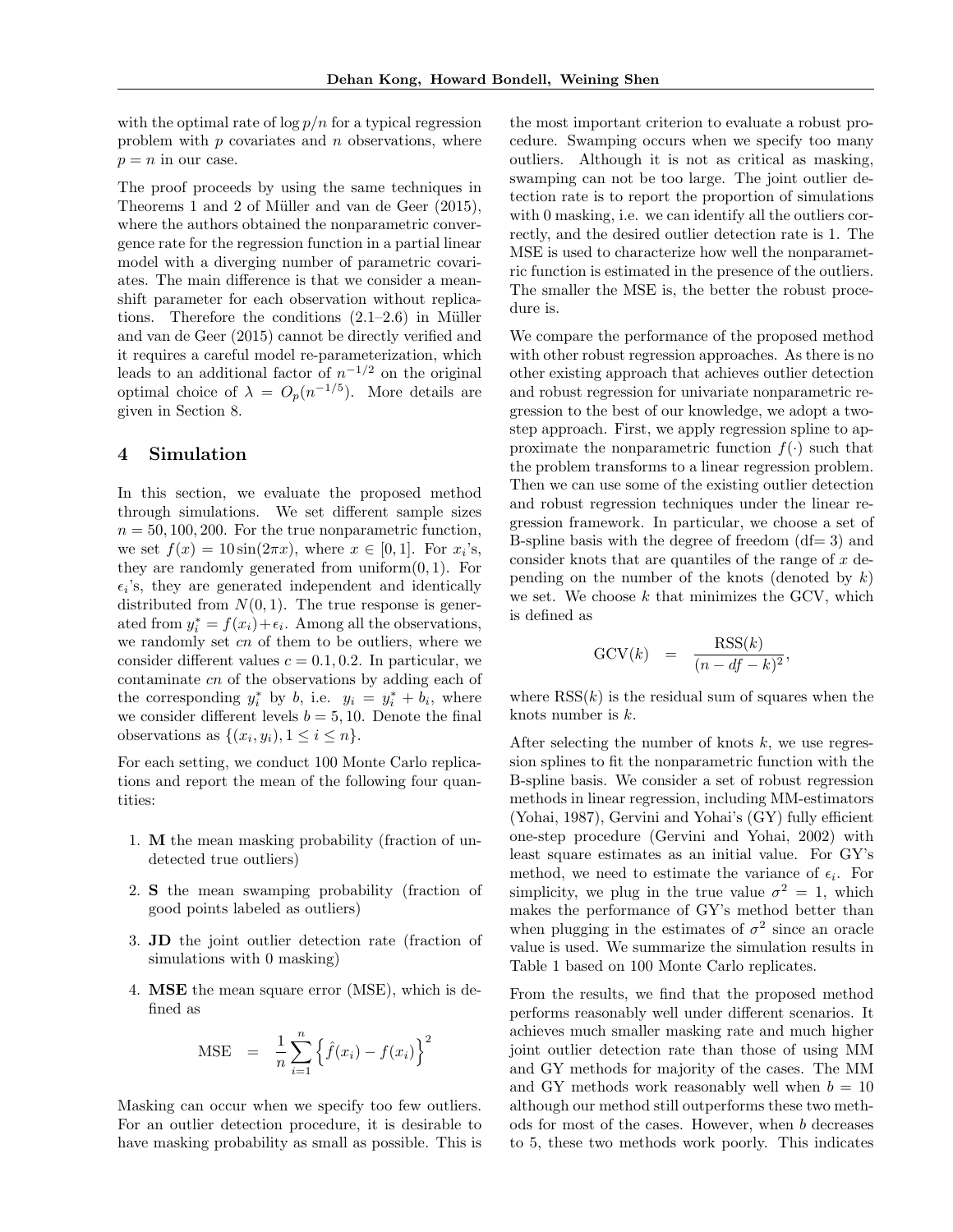)

Table 1: Simulation Results (along with the associated standard errors in brackets) for the proposed method (P), compared with MM and GY methods.

| (n, c, b)      | Method         | $\overline{\mathbf{M}}$ | $\overline{\mathbf{s}}$ | $_{\rm JD}$    | MSE                                   |
|----------------|----------------|-------------------------|-------------------------|----------------|---------------------------------------|
| (50, 0.1, 5)   | $\mathbf P$    | 0.012(0.006)            | 0.209(0.009)            | 0.95           | 0.235(0.022)                          |
|                | MM             | 0.446(0.031)            | 0.003(0.001)            | 0.17           | 1.828(1.153)                          |
|                | GY             | 0.182(0.021)            | 0.04(0.003)             | 0.42           | 0.622(0.049)                          |
| (50, 0.1, 10)  | $\overline{P}$ | 0.008(0.005)            | 0.103(0.011)            | 0.97           | 0.61(0.293)                           |
|                | MM             | 0.016(0.008)            | 0.003(0.002)            | 0.95           | 1.808(1.227)                          |
|                | GY             | 0.026(0.008)            | 0.121(0.005)            | 0.89           | 1.108(0.133)                          |
| (50, 0.2, 5)   | $\mathbf P$    | 0.019(0.006)            | 0.251(0.007)            | 0.87           | 0.38(0.048)                           |
|                | MM             | 0.779(0.022)            | 0.002(0.001)            | $\overline{0}$ | 83.938(78.204)                        |
|                | GY             | 0.242(0.018)            | 0.096(0.005)            | 0.12           | 1.195(0.088)                          |
| (50, 0.2, 10)  | $\overline{P}$ | 0.012(0.005)            | 0.158(0.012)            | 0.93           | 0.667(0.175)                          |
|                | MM             | 0.047(0.014)            | 0.005(0.002)            | 0.8            | 271.046(266.292)                      |
|                | GY             | 0.037(0.009)            | 0.302(0.007)            | 0.8            | 2.642(0.27)                           |
| (100, 0.1, 5)  | $\overline{P}$ | 0.001(0.001)            | 0.155(0.007)            | 0.99           | 0.1(0.006)                            |
|                | ΜМ             | 0.296(0.023)            | 0.002(0.001)            | 0.12           | 6209.61(6209.23)                      |
|                | GY             | 0.08(0.009)             | 0.028(0.002)            | 0.46           | 0.223(0.02)                           |
| (100, 0.1, 10) | $\overline{P}$ | 0.001(0.001)            | 0.032(0.005)            | 0.99           | 0.177(0.086)                          |
|                | MM             | 0(0)                    | 0.001(0)                | $\mathbf{1}$   | 0.306(0.022)                          |
|                | GY             | 0.003(0.002)            | 0.103(0.003)            | 0.97           | 0.524(0.04)                           |
| (100, 0.2, 5)  | $\mathbf P$    | 0.003(0.002)            | 0.245(0.007)            | 0.97           | 0.133(0.018)                          |
|                | ΜМ             | 0.779(0.02)             | 0.001(0.001)            | $\overline{0}$ | 1.32(0.281)                           |
|                | GY             | 0.192(0.012)            | 0.082(0.003)            | 0.05           | 0.732(0.057)                          |
| (100, 0.2, 10) | P              | 0(0)                    | 0.046(0.005)            | $\mathbf{1}$   | 0.097(0.006)                          |
|                | МM             | 0.072(0.018)            | 0.011(0.003)            | 0.73           | $4 \times 10^9$ $(4 \times 10^9)$     |
|                | GY             | 0.007(0.002)            | 0.307(0.004)            | 0.86           | 1.664(0.122)                          |
| (200, 0.1, 5)  | $\overline{P}$ | 0.001(0.001)            | 0.116(0.004)            | 0.98           | 0.053(0.003)                          |
|                | MM             | 0.247(0.016)            | 0.002(0.002)            | 0.03           | $1.4 \times 10^6$ $(1.4 \times 10^6)$ |
|                | GY             | 0.055(0.006)            | 0.022(0.001)            | 0.35           | 0.086(0.01)                           |
| (200, 0.1, 10) | $\overline{P}$ | 0(0)                    | 0.02(0.001)             | $\mathbf 1$    | 0.041(0.002)                          |
|                | MМ             | 0(0)                    | 0(0)                    | $\mathbf{1}$   | 0.148(0.021)                          |
|                | GY             | 0(0)                    | 0.085(0.003)            | $\mathbf{1}$   | 0.29(0.028)                           |
| (200, 0.2, 5)  | $\overline{P}$ | 0.021(0.014)            | 0.206(0.006)            | 0.95           | 0.087(0.017)                          |
|                | MM             | 0.776(0.016)            | 0.003(0.001)            | $\overline{0}$ | $2 \times 10^8 (2 \times 10^8)$       |
|                | GY             | 0.139(0.006)            | 0.073(0.002)            | 0.01           | 0.348(0.027)                          |
| (200, 0.1, 10) | $\overline{P}$ | 0(0)                    | 0.028(0.002)            | $\mathbf{1}$   | 0.046(0.003)                          |
|                | MМ             | 0.026(0.007)            | 0.008(0.002)            | 0.8            | $2 \times 10^{17} (2 \times 10^{17})$ |
|                | GY             | 0.001(0.001)            | 0.312(0.003)            | 0.98           | 1.039(0.055)                          |

that our method is more sensitive in detecting outliers than the comparing methods. As sample size increases, both P and GY have better performances (e.g., smaller MSE, higher S). In terms of MSE, our method beats the other two significantly. For MM, it happens sometimes that the estimates break down and the MSE becomes unrealistically large (e.g.,  $10^9$ ) due to outliers for a few Monte Carlo Studies. For GY method, although it does not break down, its MSE still doubles the MSE of our method in most cases.

## 5 Real Data Application

In this section, we consider the baseball data obtained from He, Ng, and Portnoy (1998), which can be downloaded from

http://www.blackwellpublishers.co.uk/rss. The data consist of 263 North American Major League players during the 1986 season. We are interested in studying how the performance of baseball players affect their annual salaries (in thousands of dollars). We use the number of home runs in the latest year to measure the performance. We treat the annual salary as the response  $y_i$  and the number of home runs  $x_i$  as the covariate. Figure 5 shows a scatterplot of  $(x_i, y_i)$ . We see

that the signal-to-noise ratio is quite low. We have applied the proposed method to this data set, and found 15 outliers. We have colored the outliers in red and plotted the estimated regression curve in the same figure.



Figure 1: Data Scatter Plot: identified outliers colored in red and estimated function in solid curve.

Interestingly, the mean shift parameter estimates of these outliers are all positive, which indicates that there exists some other factors which cause these players to have a higher salary than their peers. The dataset also contains an additional variable seniority, which is the number of years the player has played in the league. The average number of years played among these outliers is 11.2, and is 7.12 years among these 'normal' players. We have performed a t-test to check whether the outliers group have a longer playing history than that of the normal group. The resulting p-value is 0.0003, which indicates that the average years played among the outliers are significant longer than the average years among normal players. Thus, it confirms our findings of the outliers by associating their high salaries with their longer career histories after adjusting for the performance effect.

## 6 Extension

Although we restrict our discussion to univariate regressions, the proposed method can be easily extended to nonparametric multidimensional regression and semiparametric multidimensional regression models. For example, we may consider the following partially linear model

$$
y_i = f(\mathbf{x}_i) + \mathbf{z}_i^T \boldsymbol{\beta} + \epsilon_i, \tag{9}
$$

where  $f(\cdot)$  is an unknown nonparametric function,  $\mathbf{x}_i = (x_{i1}, \dots, x_{ip})^T$  are *p*-dimensional covariates,  $\mathbf{z}_i =$  $(z_{i1},...,z_{iq})^T$  are q-dimensional covariates and  $\epsilon_i$  is the random error. This model is often used in genetics to jointly model the genetic pathway effect nonparametrically and the clinical effect parametrically, see Liu et al. (2007); Kong et al. (2016) for example. A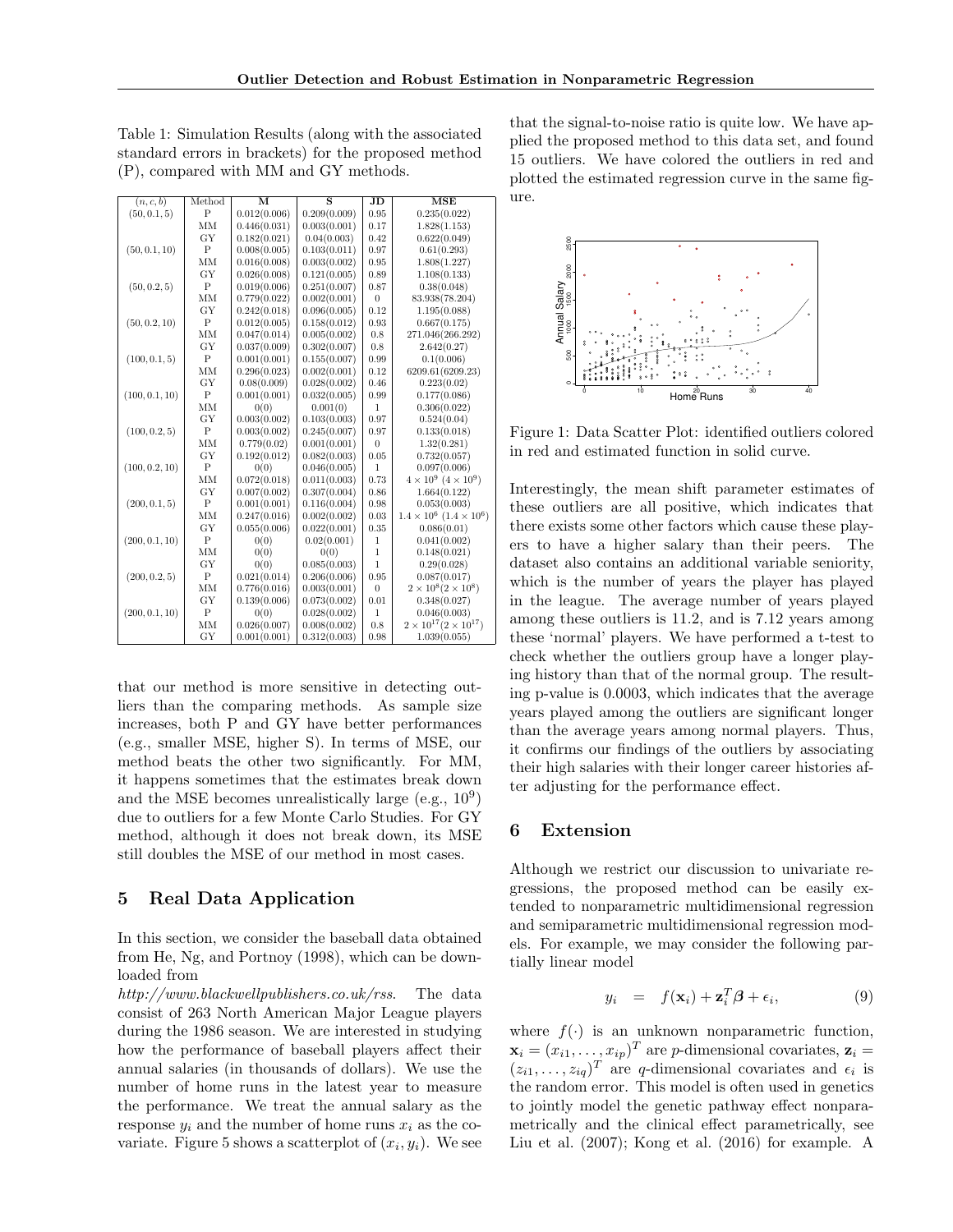special case of our model is the nonparametric multidimensional regression problem, where we do not have the term  $\mathbf{z}_i^T \boldsymbol{\beta}$ .

The mean shift model can also be used under this scenario to detect the outliers in the data. Similarly, we consider

$$
y_i = f(\mathbf{x}_i) + \mathbf{z}_i^T \boldsymbol{\beta} + \gamma_i + \epsilon_i, \qquad (10)
$$

and we are interested in identifying the nonzero  $\gamma_i$  estimates.

In genetics, it is often the case that the number of genes  $p$  is larger than the sample size, which makes it challenging to do statistical inference using traditional nonparametric regression techniques. To solve this problem, Liu et al. (2007) used the kernel machine smoothing method for the nonparametric function  $f(\cdot)$ . Specifically, they assume the function  $f(\cdot)$ resides in a functional space  $H_K$  generated by a positive definite kernel function  $K(\cdot, \cdot)$ . Under the kernel machine framework, estimation would be more accurate for multi-dimensional data. According to Mercer's Theorem (Cristianini and Shawe-Taylor, 2000), there is a one-to-one correspondence between a positive definite kernel function and a functional space  $H_K$  under some regularity conditions. We call  $H_K$  the Reproducing Kernel Hilbert Space generated by the kernel K. We can expand the function  $f(\cdot)$  on the basis functions in  $H_K$ , where the basis functions can be represented using the kernel function. By representer theorem (Kimeldorf and Wahba, 1971), the solution of the nonparametric function  $f(.)$  can be written as

$$
f(\mathbf{x}) = \sum_{i=1}^{n} \theta_i K(\mathbf{x}, \mathbf{x}_i), \qquad (11)
$$

where  $\boldsymbol{\theta} = (\theta_1, \dots, \theta_n)^T$  are unknown parameters. There are several popular kernels such as the dth degree polynomial kernel  $K(\mathbf{x}_1, \mathbf{x}_2) = (\mathbf{x}_1^T \mathbf{x}_2 + 1)^d$ , the gaussian kernel  $K(\mathbf{x}_1, \mathbf{x}_2) = \exp(-||\mathbf{x}_1 - \mathbf{x}_2||^2/\rho)$  and the identity-by-state kernel, where d and  $\rho$  are the tuning parameters. Under the kernel machine framework, one often starts with certain kernel function, which implicitly determines the functional space  $H_K$ .

We would borrow the similar idea in Section 2 and consider solving the following optimization problem

$$
\operatorname{argmin}_{f,\boldsymbol{\gamma}} \sum_{i=1}^n (y_i - f(\mathbf{x}_i) - \mathbf{z}_i^T \boldsymbol{\beta} - \gamma_i)^2 + \sum_{i=1}^n P(\gamma_i, \kappa) + \lambda ||f||_{H_K}^2.
$$

Let  $\mathbf{y} = (y_1, \ldots, y_n)^T$ ,  $\boldsymbol{\theta} = (\theta_1, \ldots, \theta_n)^T$ ,  $\mathbf{z} =$  $\mathbf{z}_1, \ldots, \mathbf{z}_n^T, \mathbf{x} = (\mathbf{x}_1, \ldots, \mathbf{x}_n)^T$  and  $\mathbf{K}$  be a  $n \times n$  matrix with *ij*th element  $K(\mathbf{x}_i, \mathbf{x}_j)$ . Plugging (11) into the objective function, we obtain

$$
\mathrm{argmin}_{\boldsymbol{\beta}, \boldsymbol{\theta}, \boldsymbol{\gamma}} \{ ||\mathbf{y} - \mathbf{z}\boldsymbol{\beta} - \mathbf{K}\boldsymbol{\theta} - \boldsymbol{\gamma}||_2^2 + \sum_{i=1}^n P(\gamma_i, \kappa) + \lambda \boldsymbol{\theta}^T \mathbf{K}\boldsymbol{\theta} \}.
$$

We would use the similar profiling and TISP method to obtain the estimates of  $\beta$ ,  $\theta$  and  $\gamma$ . However, it is unclear how to tune parameters under this scenario for a few reasons. First, the dimension of  $x_i$  can be much higher than the sample size, and the tuning of parameters may be affected by the curse of dimensionality. Second, for some kernels such as polynomial and gaussian kernels, we need to also tune the parameters involved in the kernel function (e.g., d and  $\rho$ ), which makes the computation more complicated. Another interesting question is how to choose the kernel function that is adaptive to the data. We leave these topics for future research.

#### 7 Discussion

In this paper, we consider the outlier detection and robust estimation for the univariate nonparametric regression problem. A mean shift parameter is introduced for outlier detection purpose. We consider a penalized approach and propose an efficient algorithm to solve the "two-component" optimization problem. We also discuss the simultaneous selection of different tuning parameters. We obtain a minimax-optimal convergence rate for nonparametric regression function estimation and show that it enjoys the oracle property in the sense that it agrees with the optimal nonparametric rate when the outliers are known in advance. Our method can be extended to nonparametric and semiparametric multidimensional regression models. It remains open to develop efficient algorithms as well as appropriate tuning procedures for these cases.

#### 8 Proof sketch

The main idea of the proof is to re-parameterize the model (1) into a partial linear model such that the results in Müller and van de Geer (2015) are applicable. This can be done by considering

$$
n^{-1/2}y = n^{-1/2}f(x) + I\gamma + n^{-1/2}\epsilon,
$$
 (12)

where I is the *n*-dimensional identity matrix and  $\gamma =$  $n^{-1/2}(\gamma_1,\ldots,\gamma_n)^T$  is the collection of re-scaled meanshift parameters. Then the noise level is reduced to as if there are *n* replications. To verify Conditions  $(2.1)$ –  $(2.6)$  in Müller and van de Geer  $(2015)$ , first we note that the design matrix is the identity matrix, hence Condition  $(2.1)$ – $(2.3)$  are easily satisfied. Condition  $(2.4)$  holds because we assume  $f_0$  is twice differentiable. Condition (2.5) holds since we use the smoothness penalty function (second-order derivative). Condition (2.6) also holds because of the independence assumption. Then we can obtain the convergence rates as a consequence of the assumption (A3) we make on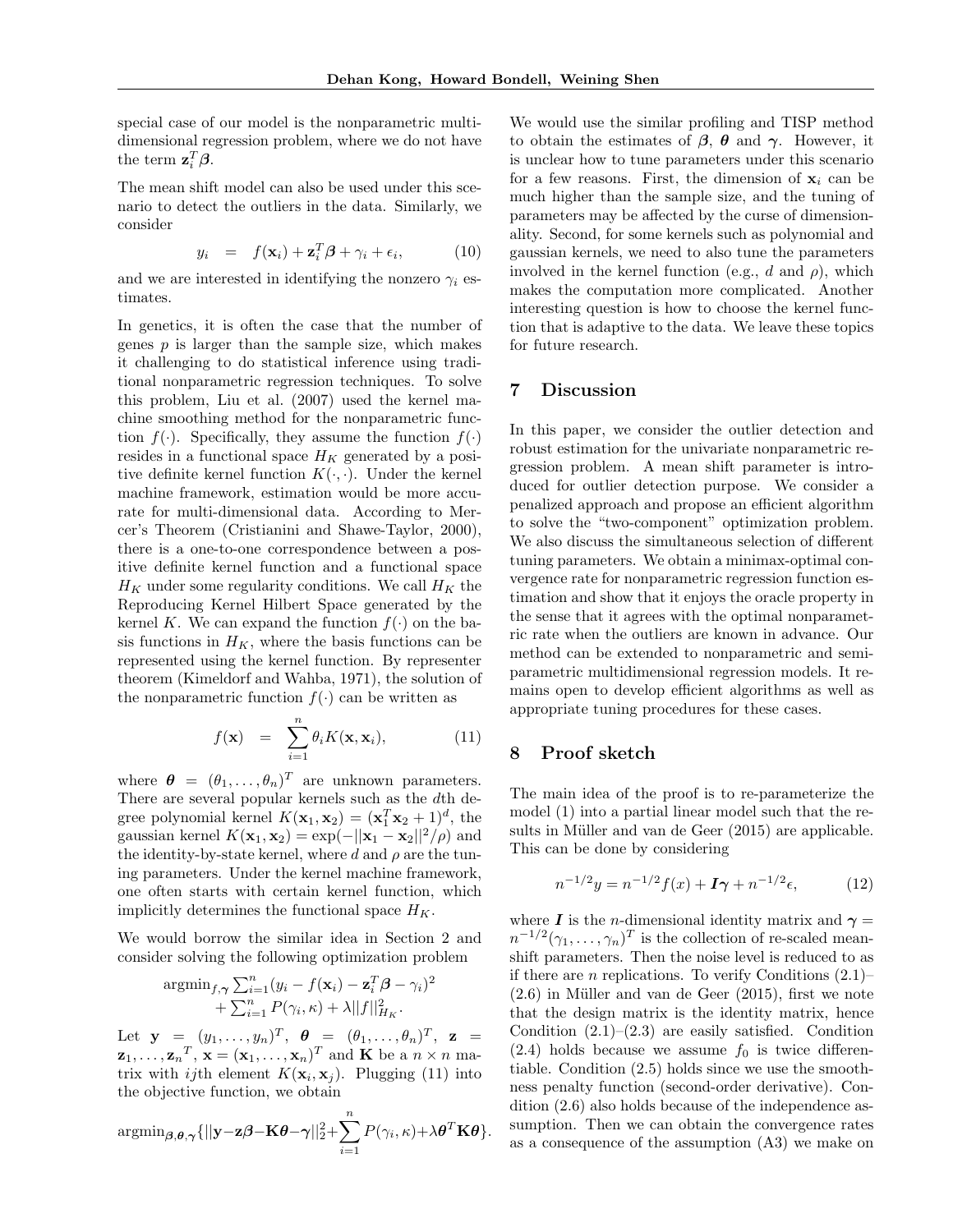$s_0$  and the results in Theorem 2 of Müller and van de Geer (2015) with the choice of  $p = n$  there. The additional  $n^{-1/2}$  can be absorbed by the tuning parameters  $\kappa$  and  $\lambda$ .

## Achknowledgements

We thank three reviewers and the area chair for their helpful comments and suggestions. Kong's research was partially supported by the Natural Science and Engineering Research Council of Canada. Shen's research was partially supported by the Simons Foundation Award 512620.

## References

- Agarwal, G. G. and Studden, W. J. (1980), "Asymptotic integrated mean square error using least squares and bias minimizing splines," The Annals of Statistics, 8, 1307–1325.
- Bondell, H. and Stefanski, L. (2013), "Efficient robust regression via two-stage generalized empirical likelihood," Journal of the American Statistical Association, 108, 644–655.
- Brown, L. D., Cai, T. T., and Zhou, H. H. (2008), "Robust nonparametric estimation via wavelet median regression," The Annals of Statistics, 36, 2055–2084.
- Cai, T. T. and Zhou, H. H. (2009), "Asymptotic equivalence and adaptive estimation for robust nonparametric regression," The Annals of Statistics, 37, 3204–3235.
- Cleveland, W. S. (1979), "Robust locally weighted regression and smoothing scatterplots," Journal of the American Statistical Association, 74, 829–836.
- Cristianini, N. and Shawe-Taylor, J. (2000), An Introduction to Support Vector Machines and Other Kernel-based Learning Methods, Cambridge University Press, 1st ed.
- Efron, B., Hastie, T., Johnstone, I., and Tibshirani, R. (2004), "Least angle regression," The Annals of Statistics, 32, 407–499.
- Fan, J. and Gijbels, I. (1996), Local Polynomial Modelling and Its Applications: Monographs on Statistics and Applied Probability 66 (Chapman  $& Hall/CRC$  Monographs on Statistics  $& Applied$ Probability), Chapman & Hall, 1st ed.
- Fan, J. and Li, R. (2001), "Variable Selection via Nonconcave Penalized Likelihood and its Oracle Properties," Journal of the American Statistical Association, 96, 1348–1360.
- Gannaz, I. (2006), "Robust Estimation and Wavelet Thresholding in Partial Linear Models," Tech. Rep. math.ST/0612066.
- Gervini, D. and Yohai, V. J. (2002), "A class of robust and fully efficient regression estimators," The Annals of Statistics, 30, 583–616.
- Gu, C. (2013), Smoothing spline ANOVA models, vol. 297 of Springer Series in Statistics, Springer, New York, 2nd ed.
- Hampel, F. R. (1975), "Beyond location parameters: robust concepts and methods," in Proceedings of the 40th Session of the International Statistical Institute (Warsaw, 1975), Vol. 1. Invited papers, vol. 46, pp. 375–382, 383–391 (1976), with discussion.
- Hastie, T. J. and Tibshirani, R. J. (1990), Generalized additive models, vol. 43 of Monographs on Statistics and Applied Probability, Chapman and Hall, Ltd., London.
- He, X., Ng, P., and Portnoy, S. (1998), "Bivariate quantile smoothing splines," Journal of the Royal Statistical Society. Series B., 60, 537–550.
- Huber, P. J. (1981), Robust statistics, New York: John Wiley & Sons Inc., wiley Series in Probability and Mathematical Statistics.
- Kim, Y., Choi, H., and Oh, H.-S. (2008), "Smoothly clipped absolute deviation on high dimensions," Journal of the American Statistical Association, 103, 1665–1673.
- Kimeldorf, G. and Wahba, G. (1971), "Some results on Tchebycheffian spline functions," Journal of Mathematical Analysis and Applications, 33, 82–95.
- Kong, D., Bondell, H., and Wu, Y. (2018), "Fully efficient robust estimation, outlier detection, and variable selection via penalized regression." Statistica Sinica, to appear.
- Kong, D., Maity, A., Hsu, F., and Tzeng, J. (2016), "Testing and estimation in marker-set association study using semiparametric quantile regression kernel machine." Biometrics, 72, 364–371.
- Liu, D., Lin, X., and Ghosh, D. (2007), "Semiparametric regression of multidimensional genetic pathway data: least-squares kernel machines and linear mixed models," Biometrics, 63, 1079–1088, 1311.
- Mallows, C. (1975), "On Some Topics in Robustness," unpublished memorandum, Bell Tel. Laboratories, Murray Hill.
- Mateos, G. and Giannakis, G. B. (2012), "Robust nonparametric regression via sparsity control with application to load curve data cleansing," IEEE Transactions on Signal Processing, 60, 1571–1584.
- McCann, L. and Welsch, R. E. (2007), "Robust variable selection using least angle regression and elemental set sampling," Computational Statistics  $\mathcal{B}$ Data Analysis, 52, 249–257.